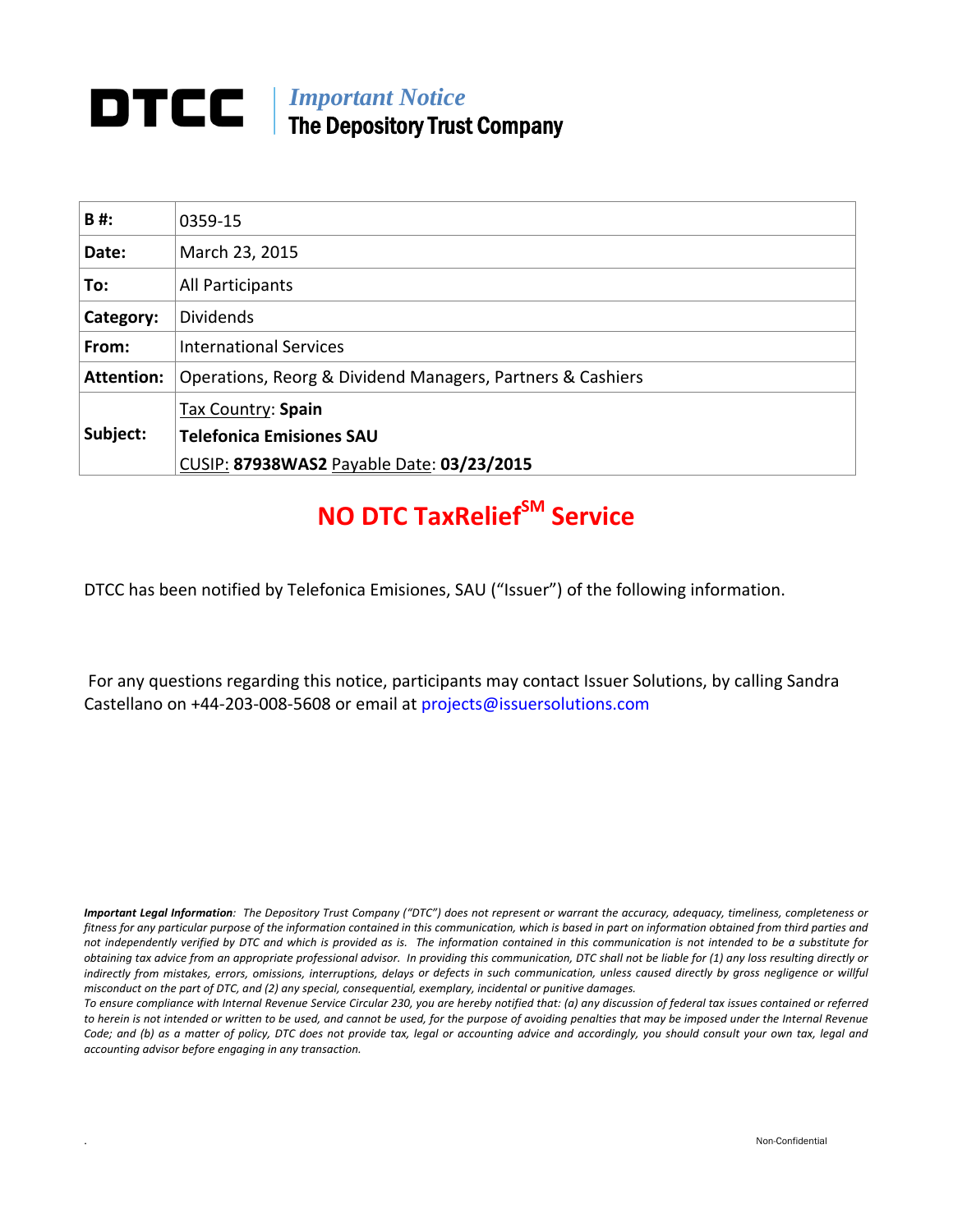

#### TELEFONICAEMISIONES S.A.U.

| <b>CUSIP</b> | <b>PAYMENT DATE</b> |
|--------------|---------------------|
| 87938WAS26   | 03/23/2015          |

Spanish Royal Decree 1145/2011 of July 29 modified article 44 of Spanish Royal Decree 1065/2007 of July 27, which sets out the reporting obligations applicable to preference shares and debt instruments issued under Additional Provision Two of Spanish Law 13/1985 of May 25, and Additional Provision One of Spanish Law 10/2014 of June 26 for securities issued as of June 28, 2014 (the "Notes").

According to the aforementioned regulations, certain information obligations apply to the Notes in relation to Spanish resident investors, although Spanish issuers are no longer obliged to withhold any tax amount on income derived from payment of interest, redemption or repayment of the Notes provided that the new simplified information procedures are complied with by the issuer paying agent, and therefore participants in DTC are no longer required to request exemption from Spanish Non Resident Income Tax or from withholding on account of Spanish Corporation Tax via DTC's Elective Dividend Service (EDS/T ax Relief SM).

In order to facilitate compliance with the above mentioned information obligations, the issuer has retained IssuerSolutions to conduct an independent beneficial owner information collection process in respect of individuals and legal entities resident in Spain for tax purposes and permanent establishments in Spain of taxpayers residing abroad, owning a beneficial interest in the Notes listed above, in compliance with the information obligations the debt securities are subject to.

#### HOW TOPROCEED

1. DTC Direct Participants should go to our secure Web Application [www.issuersolutions.com/spanishdisclosures](http://www.issuersolutions.com/spanishdisclosures)

Participants have two options: You can submit information by registering (Option A: New ParticipantRegistration) or without registration (Option B: Submit Information without Registering).

Option A) DTC Direct Participant Registration: An officer (head of department, supervisor, and manager or above) must register the company it represents. Such officer will be able to authorize and approve other users on the company's registration and will be able confirm the relevant Clearing System's securities and account numbers the officer and other authorized users will be submitting holder information on.

Option B) Submit information without registering: You can submit information without registering as a user. However, note that you will need to enter your information (contact details, participant name and account number, etc.) each time you wish to send information to us. You will also need to fax or email the duly signed and executed forms as you will not be able to upload forms directly to the Web Application without registration.

2. DTC Direct Participants located outside of Spain should complete the secure online Spanish Holder Information Disclosure Form, as of the relevant Record Date, with the applicable Holder information.

We are asking Direct Clearing System Direct Participants to provide information **ONLY** according to those Direct Clearing System Participants own records:

- a. If, according to your own records, your clients are Spanish Tax Resident Beneficial Owners, you should mark Option 1 and provide the Spanish Beneficial Owner details.
- b. If, according to your own records, your clients are Non-Spanish Tax Resident Beneficial Owners or You Hold for Your Own Account, you are only required to mark Option 2. You DO NOT need to provide any other information if you chose this option.
- c. If, according to your own records, your clients are Financial Intermediaries/Downstream Correspondents who hold on behalf of third parties, you are required to mark Option 3 and provide the Financial Intermediaries/Downstream Correspondents details. You are not required to provide the Financial Intermediary/Downstream Correspondent's underlying client information.
- d. If you cannot provide the requested information, you only need to mark Option 4.
- 3. DTC Direct Participants located in Spain should complete the Spanish Resident Direct Participants Form, as of the relevant Record Date.

IMPORTANT: PARTICIPANTS THAT HAVE REGISTERED MAY UPLOAD DULY SIGNED AND EXECUTED FORMS DIRECTLY TO THE ISSUERSOLUTIONS SECURE WEB APPLICATION.

4. DTC Direct Participants should send an electronic copy of the duly signed form by fax, email or by uploading it through our web application and the original form to:

Issuer Solutions SL ATT: Sandra Castellano Av. Francia 17, A, 2 46023, Valencia, Spain